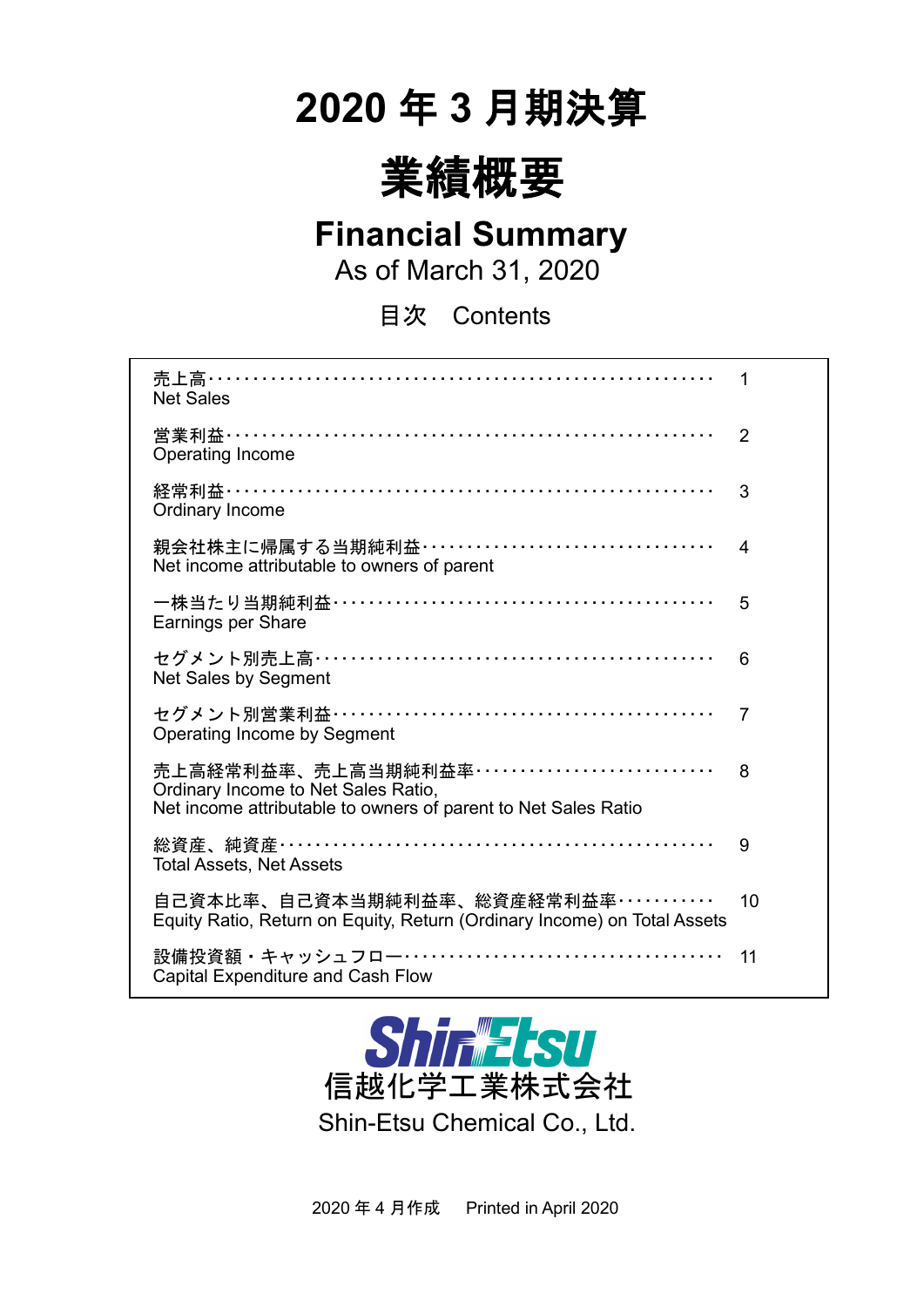



(億円 / 100 millions of yen)

|                   |  | 13/3 | 14/3                                                                                    | 15/3 | 16/3 | 17/3 | $\vert$ 18/3 | 19/3 | 20/3 |
|-------------------|--|------|-----------------------------------------------------------------------------------------|------|------|------|--------------|------|------|
| 売上高<br> Net Sales |  |      | 10,582   10,477   10,254   11,658   12,555   12,798   12,374   14,414   15,940   15,435 |      |      |      |              |      |      |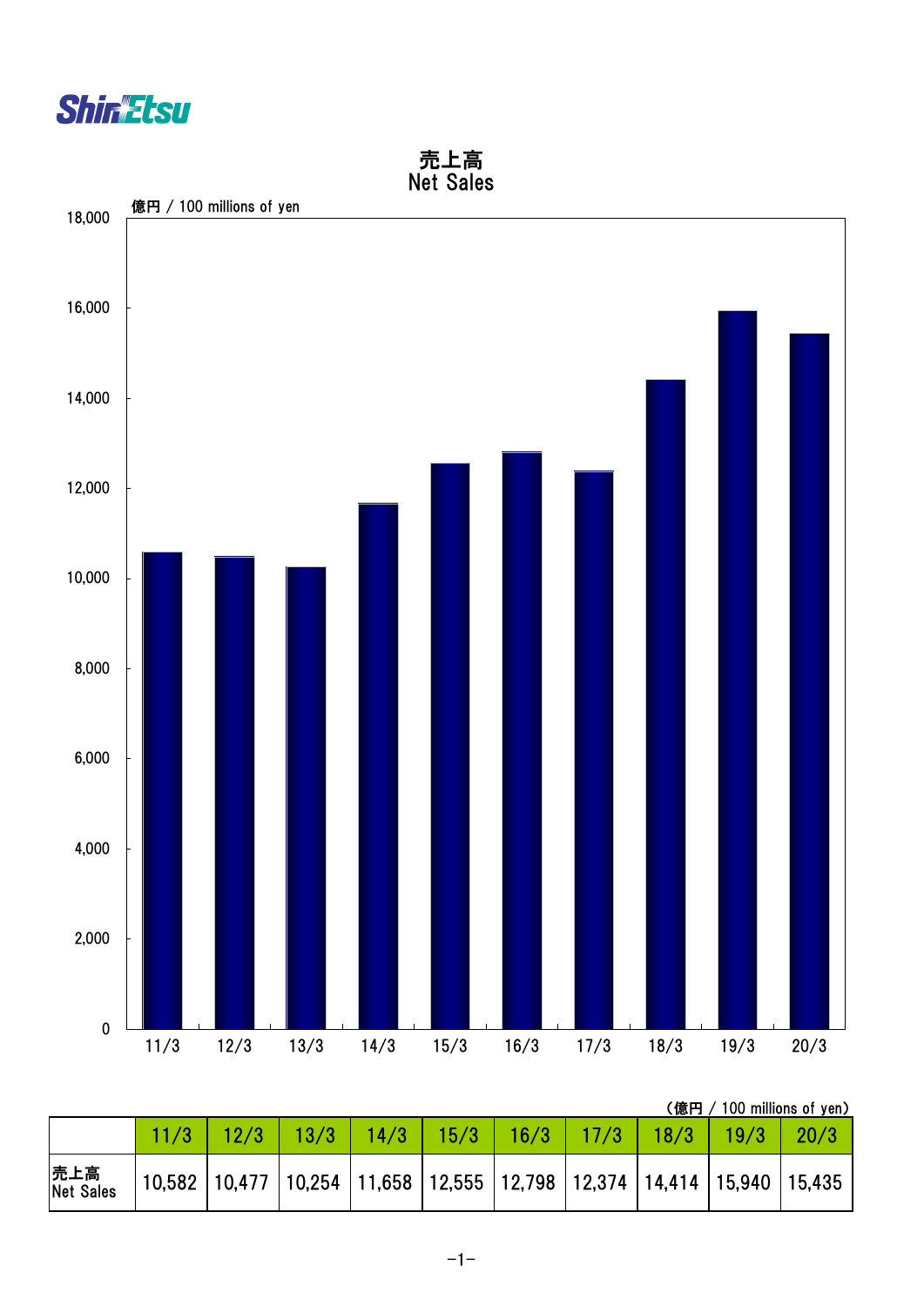



### 営業利益 Operating Income

(億円 / 100 millions of yen)

|                             |      |      |       |       |       |       |       | . <i>.</i> |       |       |
|-----------------------------|------|------|-------|-------|-------|-------|-------|------------|-------|-------|
|                             |      |      | 13/3  | 14/3  | 15/3  | 16/3  |       |            | 19/3  | 20/3  |
| 営業利益<br>Operating<br>Income | ,492 | .496 | 1,570 | 1,738 | 1,853 | 2,085 | 2,386 | 3,368      | 4,037 | 4,060 |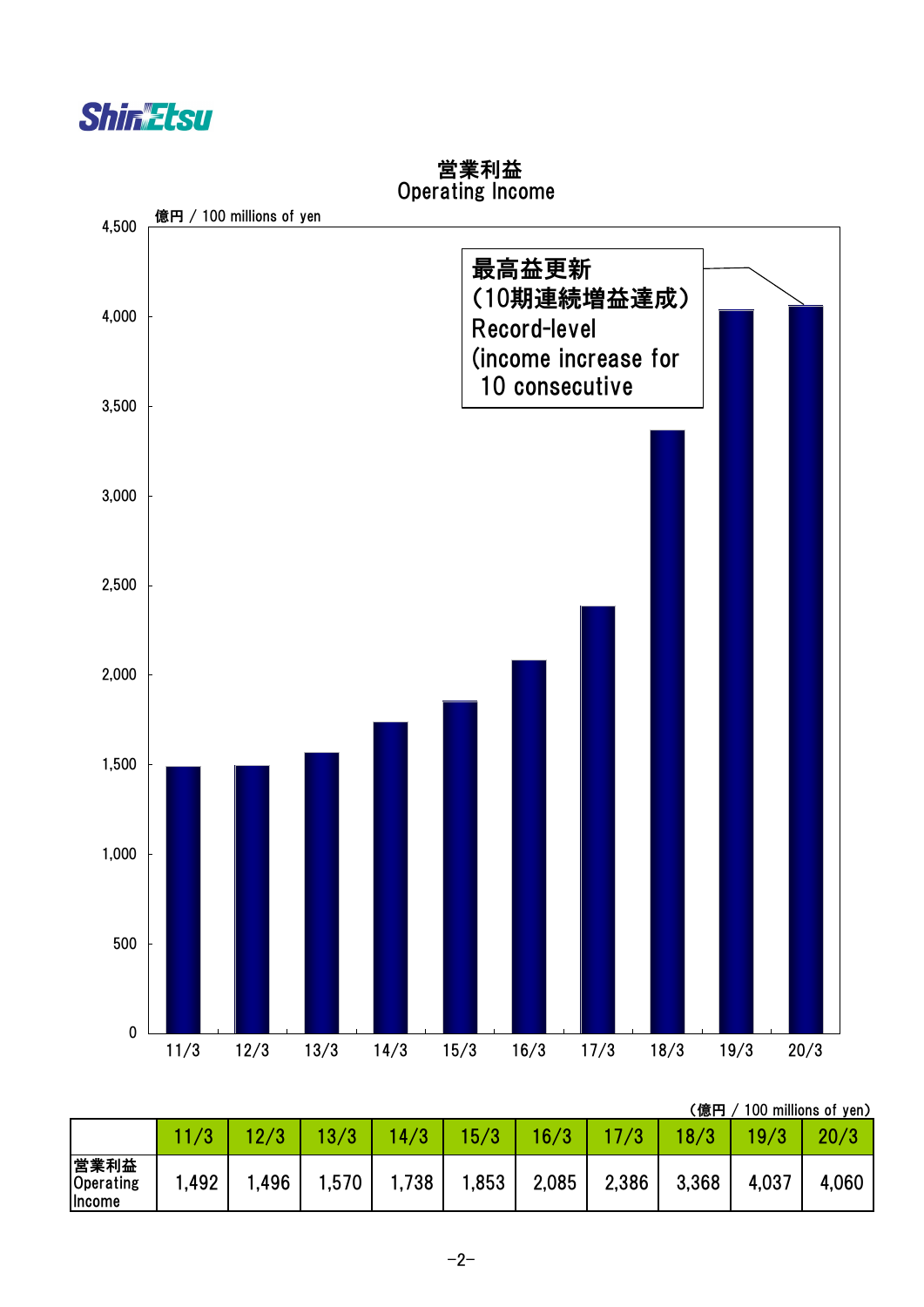



経常利益 Ordinary Income

(億円 / 100 millions of yen)

|                                   |       |      |       |       |       |       |       | , <i>.</i> |       |       |
|-----------------------------------|-------|------|-------|-------|-------|-------|-------|------------|-------|-------|
|                                   |       |      | 13/3  | 14/3  | 15/3  | 16/3  |       | 18/3       | 19/3  | 20/3  |
| 経常利益<br><b>Ordinary</b><br>Income | .,603 | ,652 | 1,702 | 1,806 | 1,980 | 2,200 | 2,421 | 3,403      | 4,153 | 4,182 |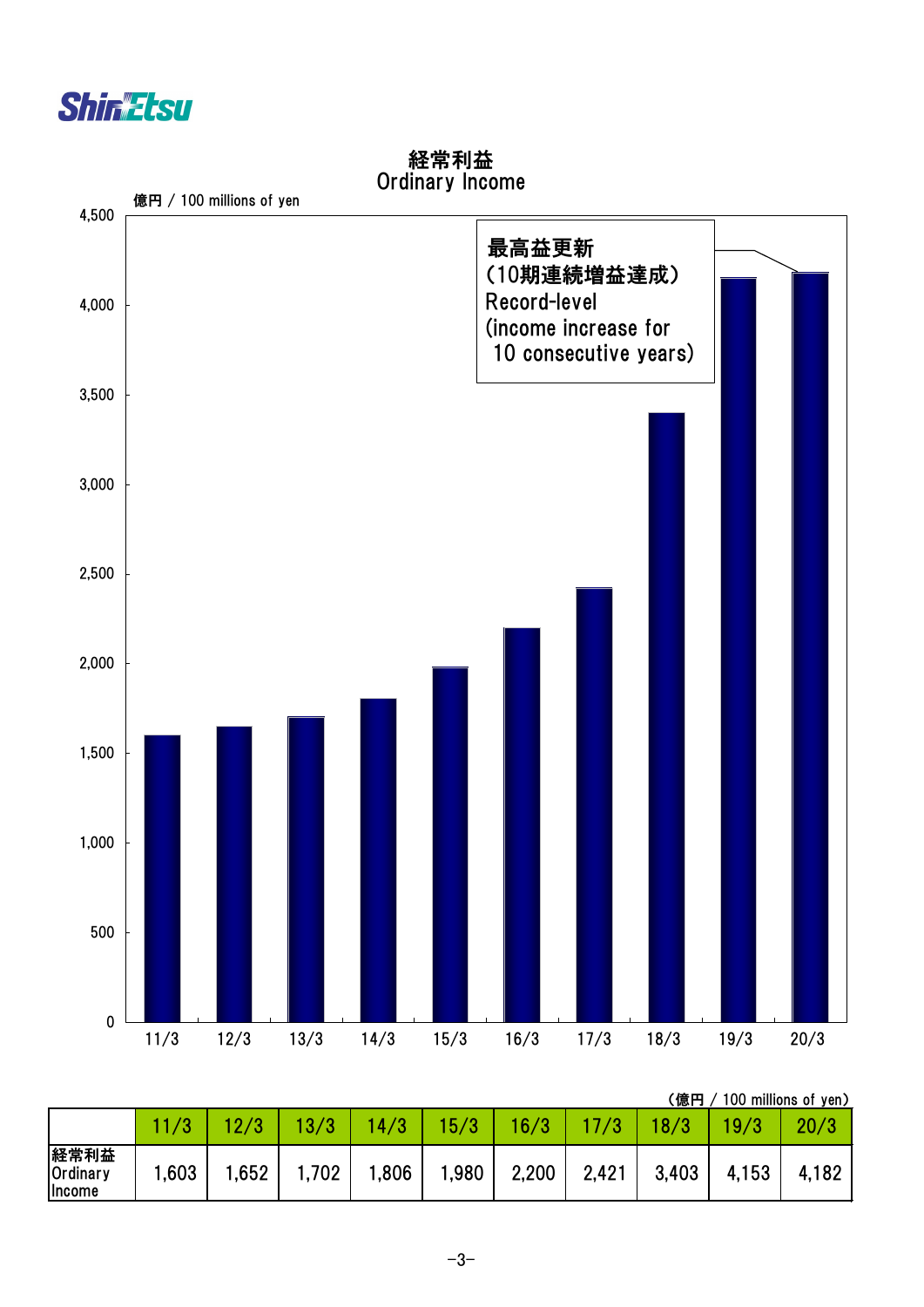

## 親会社株主に帰属する当期純利益

#### Net income attributable to owners of parent



|                                                                          |      |      |              |      |      |       |                 | .億円    |       | 100 millions of yen) |
|--------------------------------------------------------------------------|------|------|--------------|------|------|-------|-----------------|--------|-------|----------------------|
|                                                                          |      |      | $\sqrt{3}/2$ | 4/3  | 5/3  | 16/3  | $\overline{10}$ | 18 / 3 | 19/3  | 20/3                 |
| 親会社株主に帰属<br>する当期純利益<br>Net income<br>attributable to<br>owners of parent | ,001 | ,006 | ,057         | .136 | ,286 | 1,488 | .759            | 2,662  | 3,091 | 3,140                |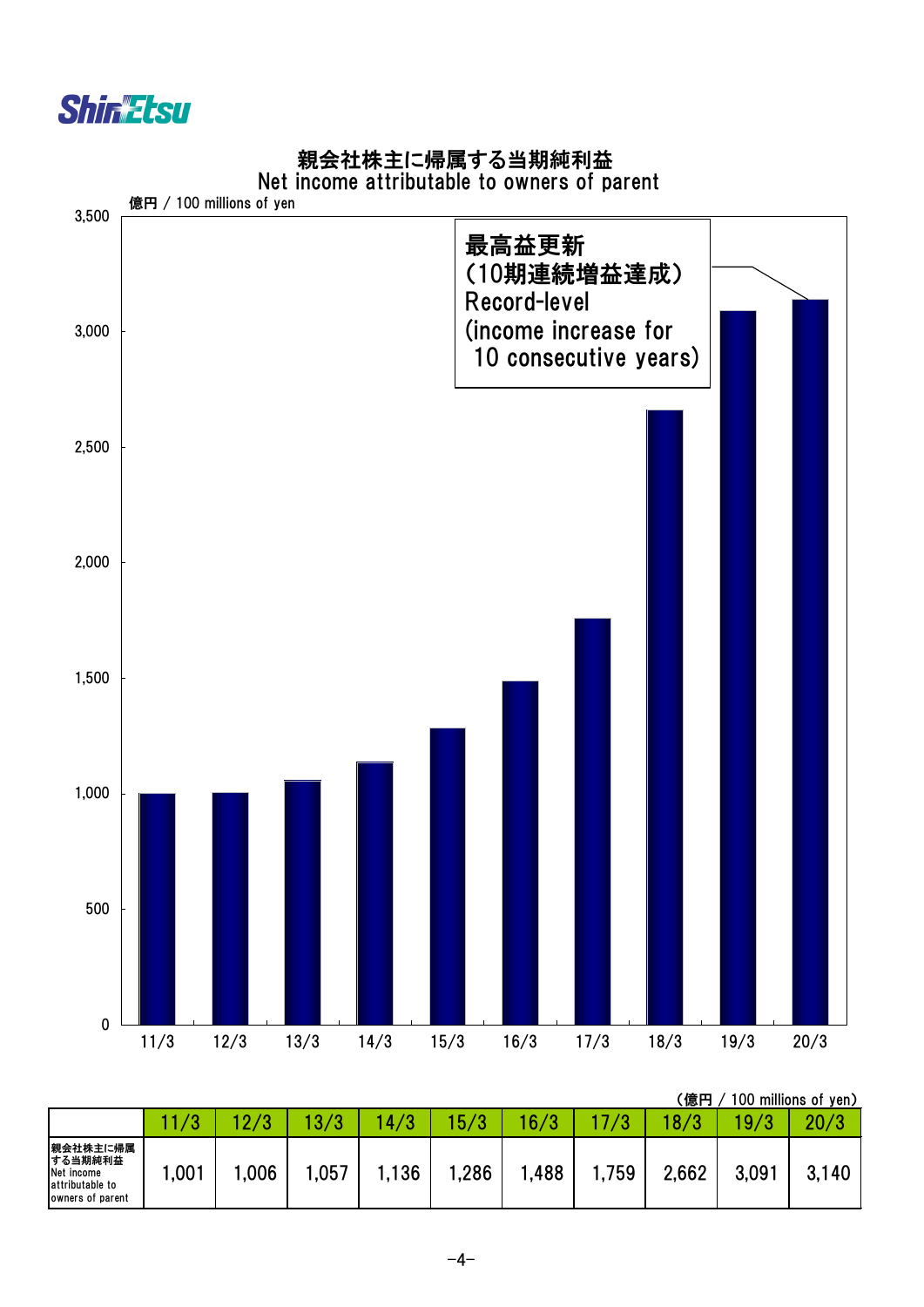



|                                                 |        |      |                                                                       |      |      |      |      |      |      | Ή<br>yen) |
|-------------------------------------------------|--------|------|-----------------------------------------------------------------------|------|------|------|------|------|------|-----------|
|                                                 | 11/3   | 12/3 | 13/3                                                                  | 14/3 | 15/3 | 16/3 | 17/3 | 18/3 | 19/3 | 20/3      |
| 一株当たり<br> 当期純利益<br><b>Earnings</b><br>per Share | 235.80 |      | 237.03   248.94   267.20   302.05   349.46   412.86   624.28   725.99 |      |      |      |      |      |      | 755.17    |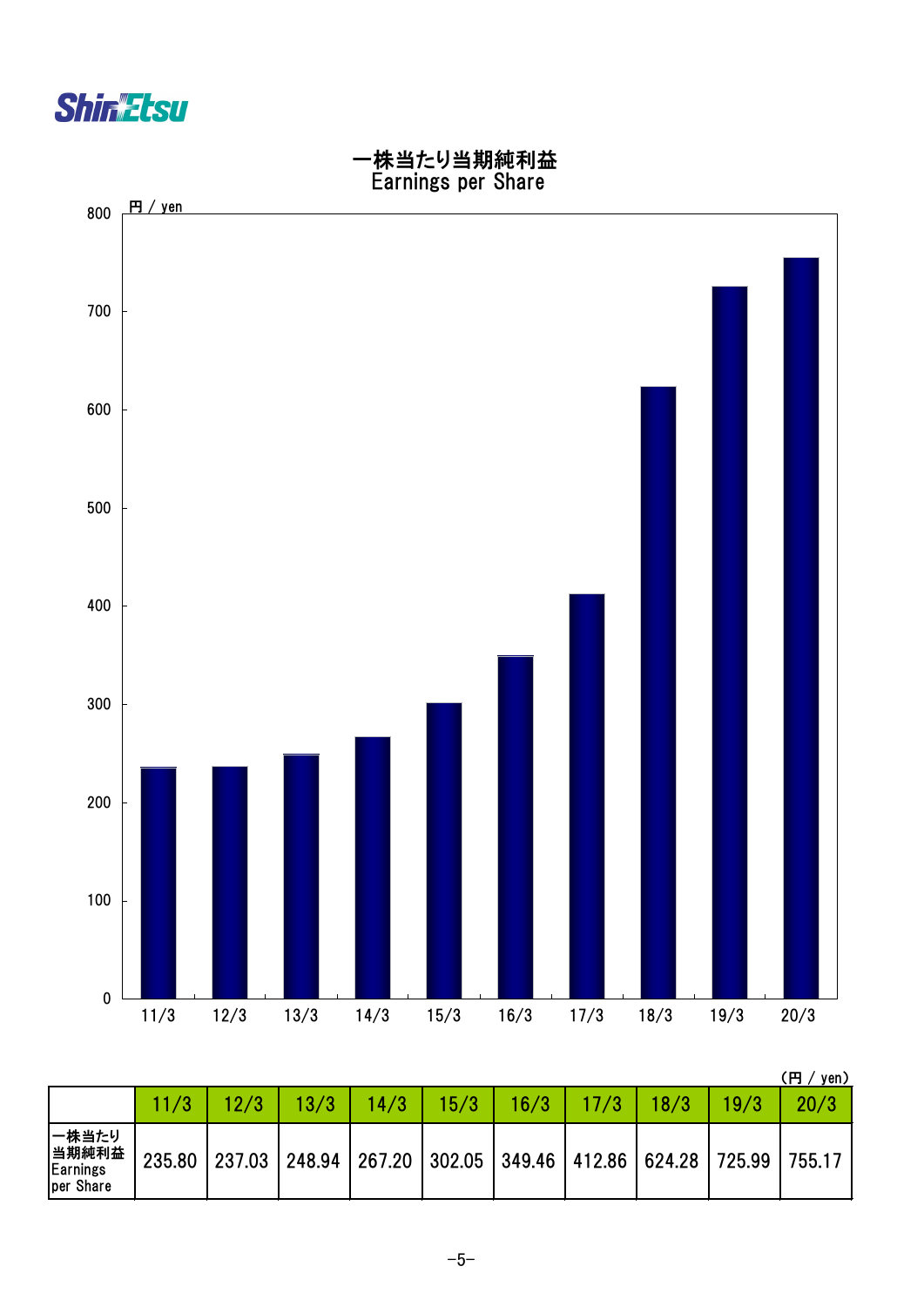-6-

|                                                                                          |       | (億円   | 100 millions of yen) |       |       |       |       |       |       |       |
|------------------------------------------------------------------------------------------|-------|-------|----------------------|-------|-------|-------|-------|-------|-------|-------|
|                                                                                          | 11/3  | 12/3  | 13/3                 | 14/3  | 15/3  | 16/3  | 17/3  | 18/3  | 19/3  | 20/3  |
| 塩ビ・化成品<br>PVC/Chlor-Alkali Business                                                      | 2,835 | 3,240 | 3,436                | 4,278 | 4,526 | 4,417 | 4,116 | 5,013 | 5,242 | 4,843 |
| シリコーン<br>Silicones Business                                                              | 1,430 | 1,354 | 1,290                | 1,564 | 1,774 | 1,877 | 1.792 | 2,062 | 2,333 | 2,268 |
| 機能性化学品<br><b>Specialty Chemicals Business</b>                                            | 835   | 871   | 835                  | 1,032 | 1,123 | 1,168 | 1,080 | 1,171 | 1,211 | 1,147 |
| 半導体シリコン<br> Semiconductor Silicon Business                                               | 2,837 | 2,296 | 2,024                | 2,132 | 2,300 | 2,433 | 2,526 | 3,083 | 3,803 | 3,876 |
| 電子・機能材料<br> Electronics & Functional<br><b>Materials Business</b>                        | 1,413 | 1,777 | 1,827                | 1,709 | 1,835 | 1,867 | 1,879 | 2,074 | 2,260 | 2,251 |
| 加工・商事・技術サービス<br><b>Processing, Trading &amp; Specialized</b><br><b>Services Business</b> | 1,229 | 936   | 839                  | 941   | 995   | 1,034 | 979   | 1,007 | 1,087 | 1,047 |



# セグメント別売上高 Net Sales by Segment

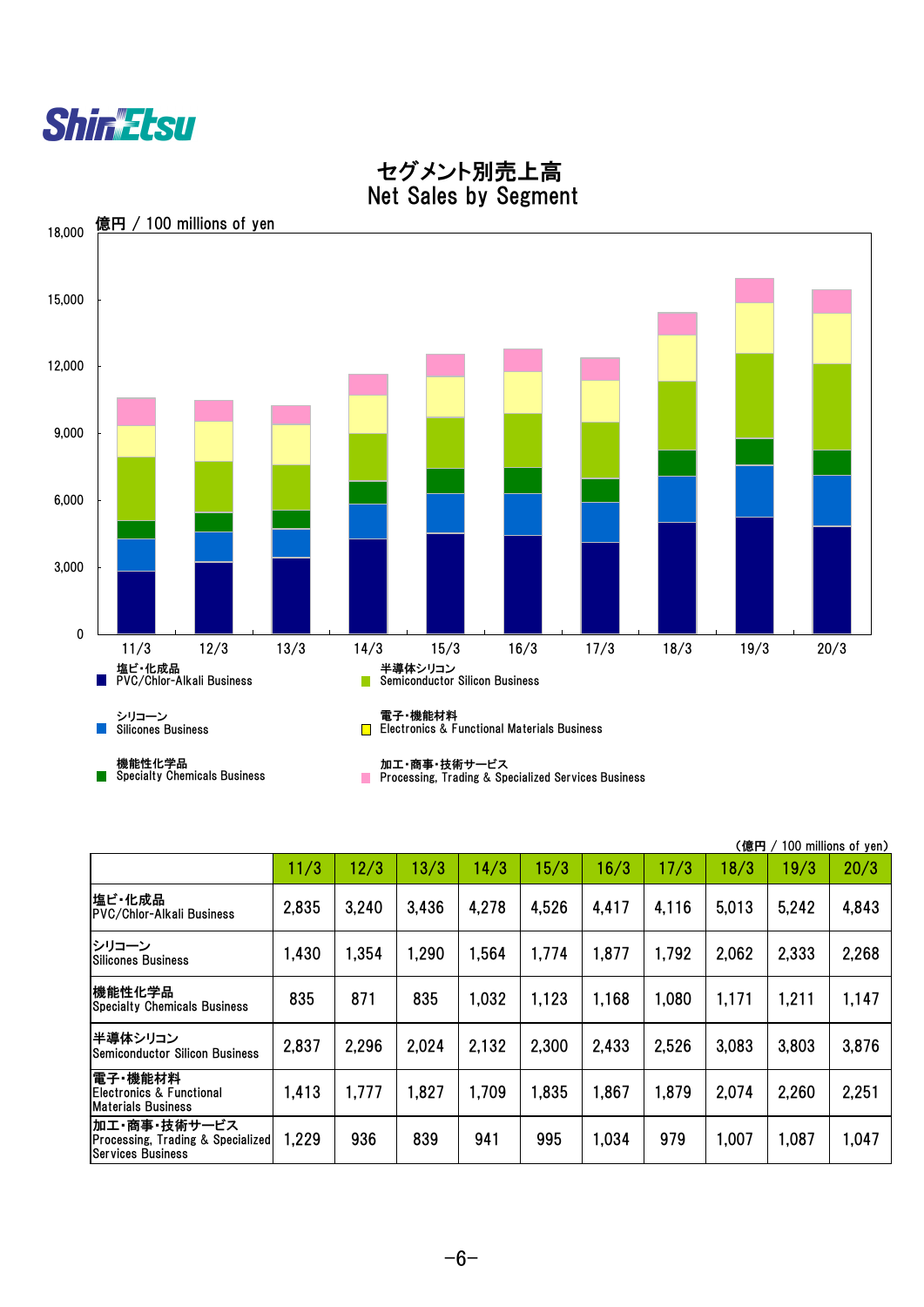|                                                                                          |      |      |      |      |      |      |      | (億円  |       | 100 millions of yen) |
|------------------------------------------------------------------------------------------|------|------|------|------|------|------|------|------|-------|----------------------|
|                                                                                          | 11/3 | 12/3 | 13/3 | 14/3 | 15/3 | 16/3 | 17/3 | 18/3 | 19/3  | 20/3                 |
| 塩ビ・化成品<br>PVC/Chlor-Alkali Business                                                      | 196  | 236  | 455  | 601  | 502  | 446  | 531  | 932  | 1,065 | 921                  |
| シリコーン<br><b>Silicones Business</b>                                                       | 340  | 336  | 286  | 318  | 334  | 415  | 425  | 519  | 585   | 614                  |
| 機能性化学品<br><b>Specialty Chemicals Business</b>                                            | 129  | 146  | 144  | 127  | 152  | 181  | 222  | 257  | 266   | 277                  |
| 半導体シリコン<br><b>Semiconductor Silicon Business</b>                                         | 388  | 343  | 219  | 244  | 356  | 469  | 559  | 929  | 1,319 | 1,432                |
| 電子・機能材料 <br>Electronics & Functional<br><b>Materials Business</b>                        | 361  | 381  | 408  | 409  | 462  | 514  | 552  | 616  | 669   | 685                  |
| 加工・商事・技術サービス<br><b>Processing, Trading &amp; Specialized</b><br><b>Services Business</b> | 73   | 50   | 56   | 36   | 48   | 56   | 95   | 114  | 132   | 148                  |



 セグメント別営業利益 Operating Income by Segment

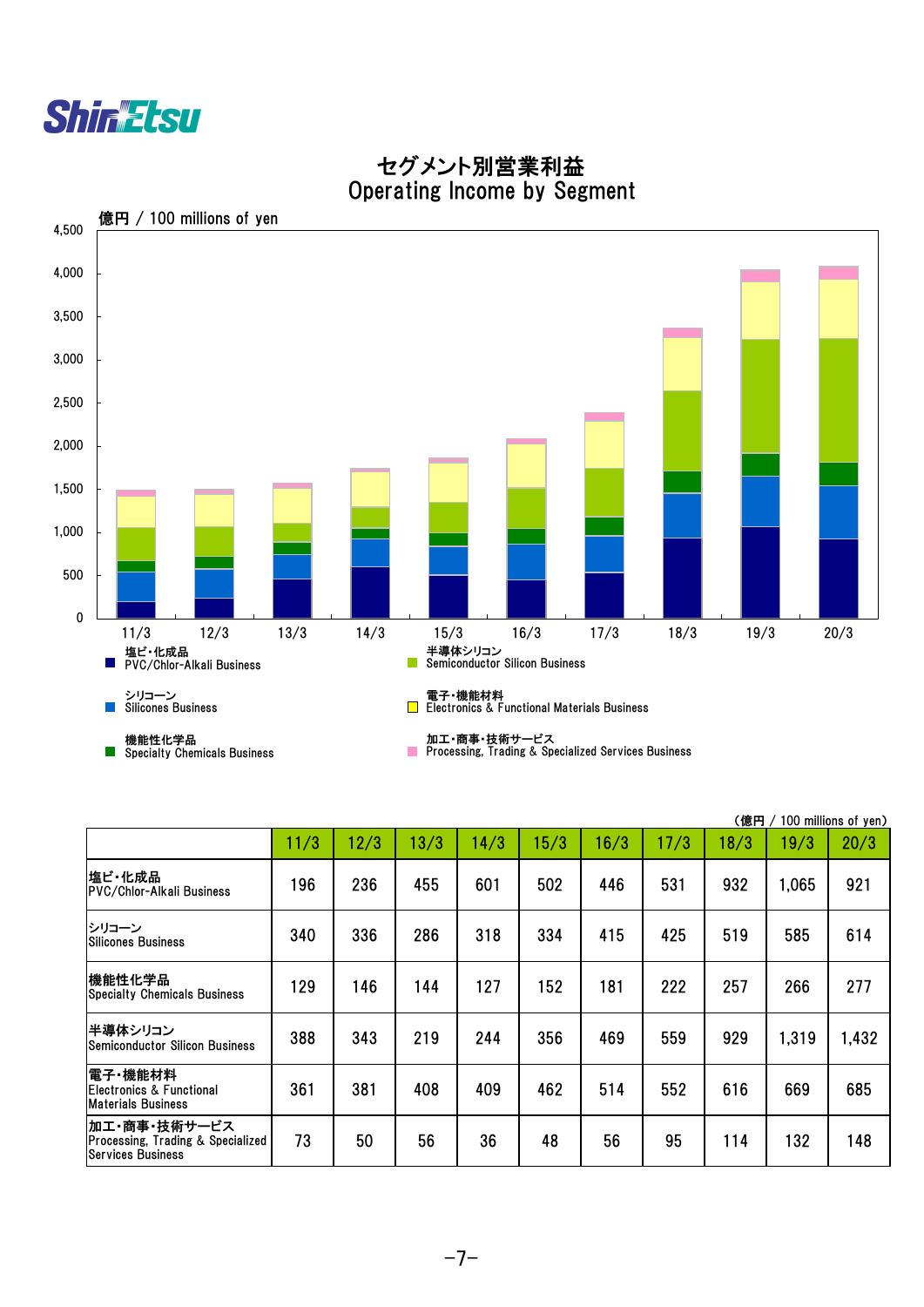

売上高経常利益率





|                                                                                             |      |      |      |      |      |       |      |      |      | <b>、,。</b> |
|---------------------------------------------------------------------------------------------|------|------|------|------|------|-------|------|------|------|------------|
|                                                                                             | 11/3 | 12/3 | 13/3 | 14/3 | 15/3 | 16/3  | 17/3 | 18/3 | 19/3 | 20/3       |
| 売上高<br>経常利益率<br>Ordinary Income to Net<br><b>Sales Ratio</b>                                | 15.2 | 15.8 | 16.6 | 15.5 | 15.8 | 17.2  | 19.6 | 23.6 | 26.1 | 27.1       |
| 売上高<br>当期純利益率<br>Net income attributabe<br>to owners of parent to<br><b>Net Sales Ratio</b> | 9.5  | 9.6  | 10.3 | 9.7  | 10.2 | l 1.6 | 14.2 | 18.5 | 19.4 | 20.3       |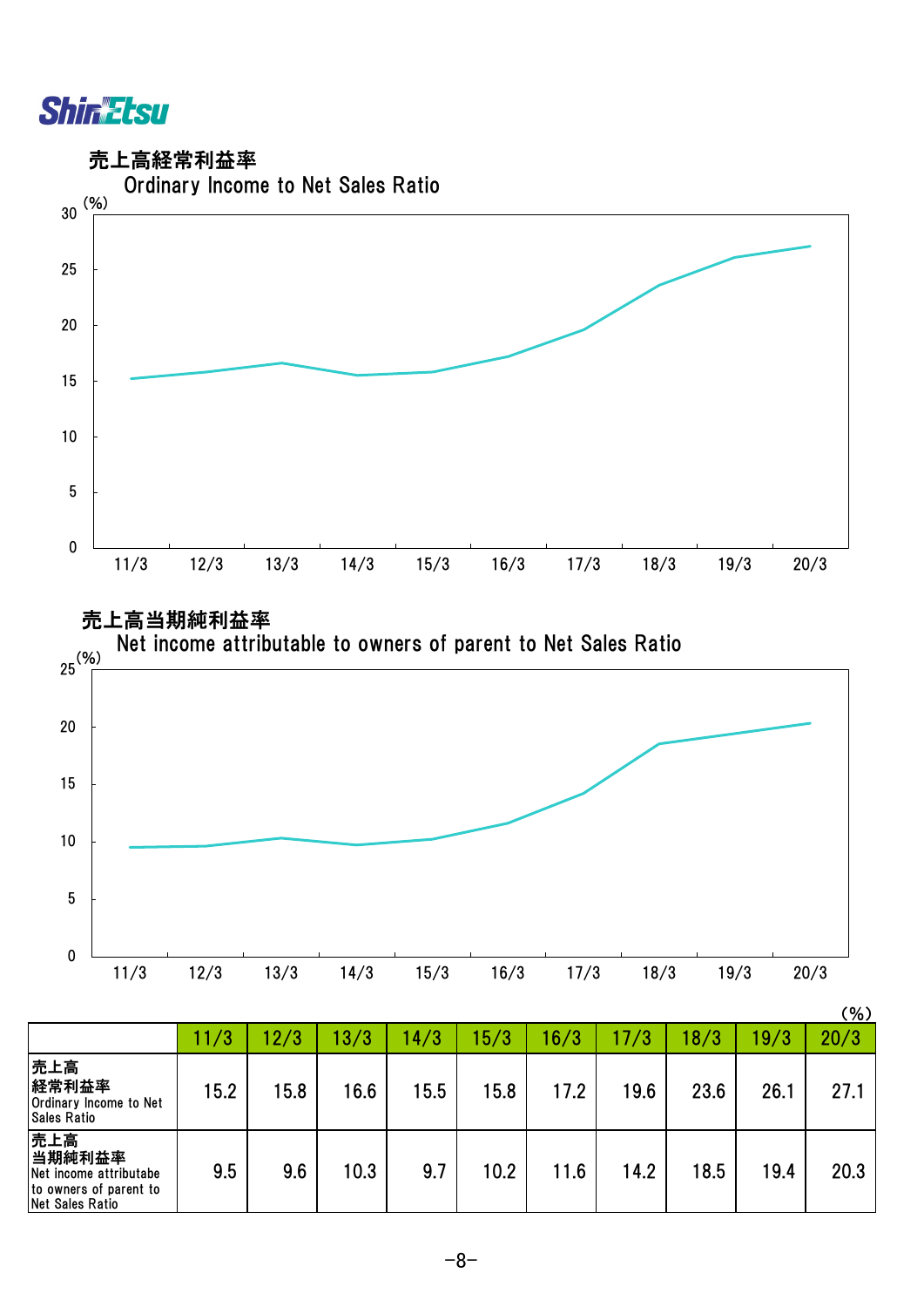

 総資産 Total Assets



純資産



|                                      | 100 millions of yen)<br>(億円 |                 |      |        |                                    |      |      |                                                     |        |        |  |  |  |
|--------------------------------------|-----------------------------|-----------------|------|--------|------------------------------------|------|------|-----------------------------------------------------|--------|--------|--|--|--|
|                                      | 11/3                        | 12/3            | 13/3 | 14/3   | 15/3                               | 16/3 | 17/3 | 18/3                                                | 19/3   | 20/3   |  |  |  |
| 総資産<br><b>Total</b><br><b>Assets</b> | 17,841                      | 18,098   19,209 |      |        | 21,989 24,523 25,100 26,556 29,031 |      |      |                                                     | 30,387 | 32,304 |  |  |  |
| 純資産<br><b>Net Assets</b>             | 14,694                      | 14,945   16,231 |      | 18,221 |                                    |      |      | 20,127   20,804   21,900   24,130   25,325   27,231 |        |        |  |  |  |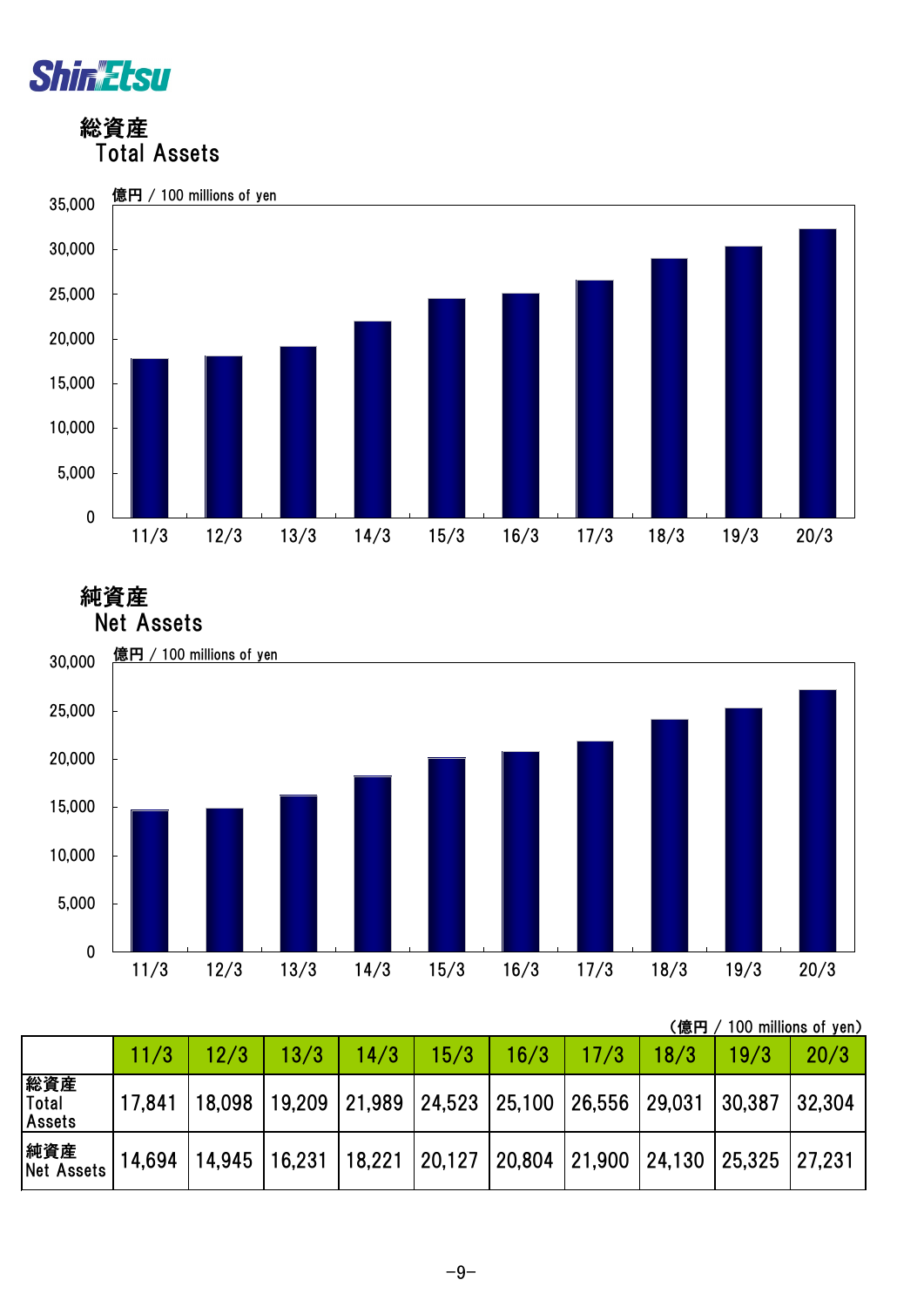

総資産 経常利益率

on Total Assets

Return (Ordinary Income)

自己資本比率



9.0 | 9.2 | 9.1 | 8.8 | 8.5 | 8.9 | 9.4 | 12.2 | 14.0 | 13.3